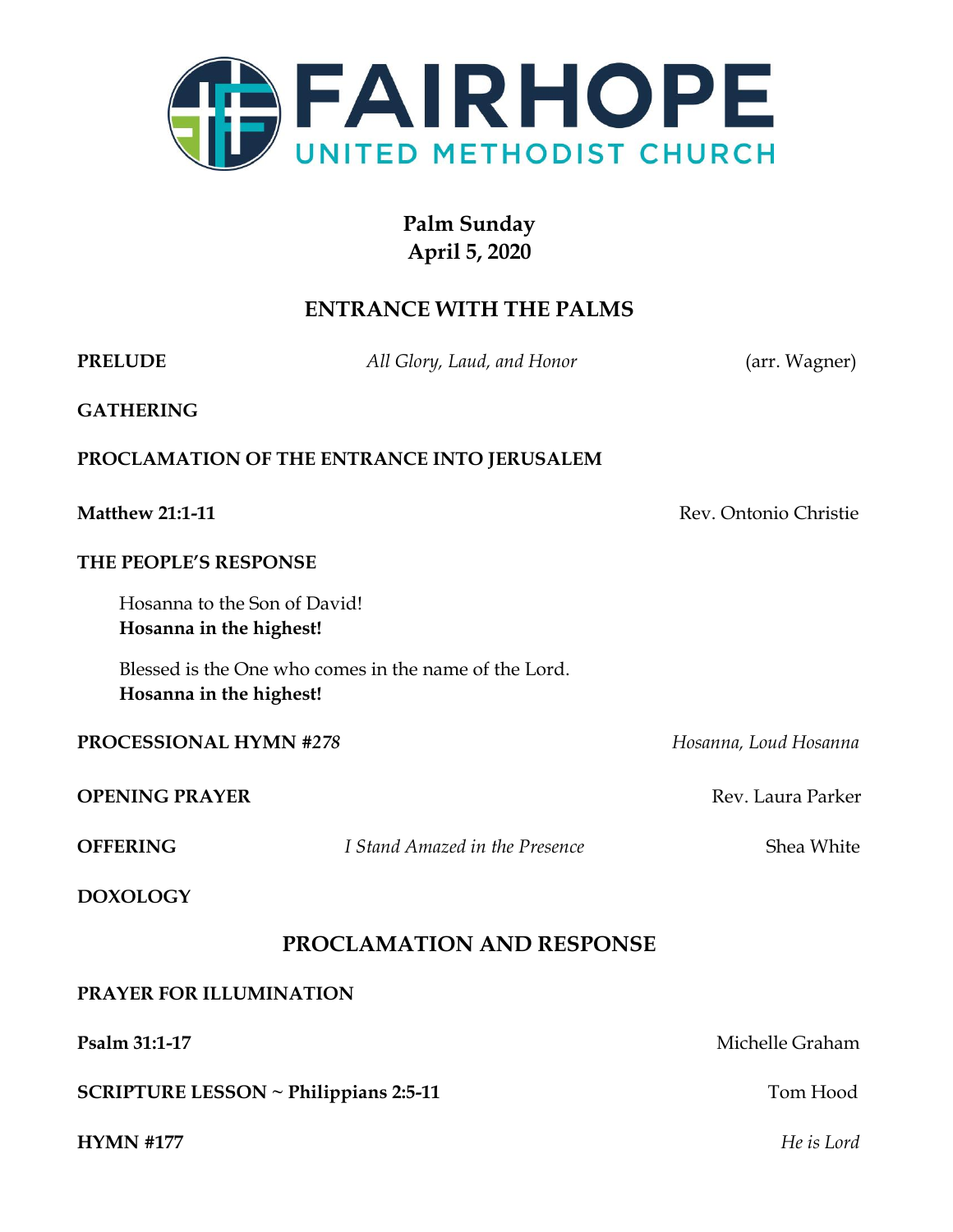#### **PROCLAMATION OF THE PASSION STORY**

| <b>Matthew 26:36-50</b>                                                                                                        |                               | Rev. Laura Parker                      |
|--------------------------------------------------------------------------------------------------------------------------------|-------------------------------|----------------------------------------|
| <b>HYMN #290</b>                                                                                                               |                               | Go to Dark Gethsemane (v. 1)           |
| <b>SERMON</b>                                                                                                                  | "A Royal Pain and the Donkey" | Dr. Darren M. McClellan                |
| PRAYERS OF THE PEOPLE                                                                                                          |                               | Rev. Ontonio Christie                  |
| THE LORD'S PRAYER                                                                                                              |                               |                                        |
| <b>PASSING OF THE PEACE</b>                                                                                                    |                               |                                        |
|                                                                                                                                | <b>SENDING FORTH</b>          |                                        |
| <b>CHURCH FAMILY MOMENT</b><br>Introduction of our Whatever It Takes Challenges<br>(written instructions included in bulletin) |                               | Michelle Graham                        |
| <b>HYMN #301</b>                                                                                                               |                               | Jesus, Keep Me Near the Cross (vs.1-4) |
| DISMISSAL WITH BLESSING                                                                                                        |                               | Dr. Darren M. McClellan                |

Now, perhaps more than ever, God is revealing new ways for us to "love boldly, casting the light of Jesus into the world."

*We are afflicted in every way, but not crushed; we are perplexed, but not driven to despair* (2 Cor. 4:8).

Therefore, as we celebrate the enduring mission and ministry of Fairhope UMC, I thank you for your continued prayers, presence, gifts, service, and witness. I believe that the power of the Holy Spirit is at work within us! Together, we will rise as the Church of Jesus Christ, even in this valley of deep disorientation. *Easter People, raise your voices!*

Whatever It Takes,

Darren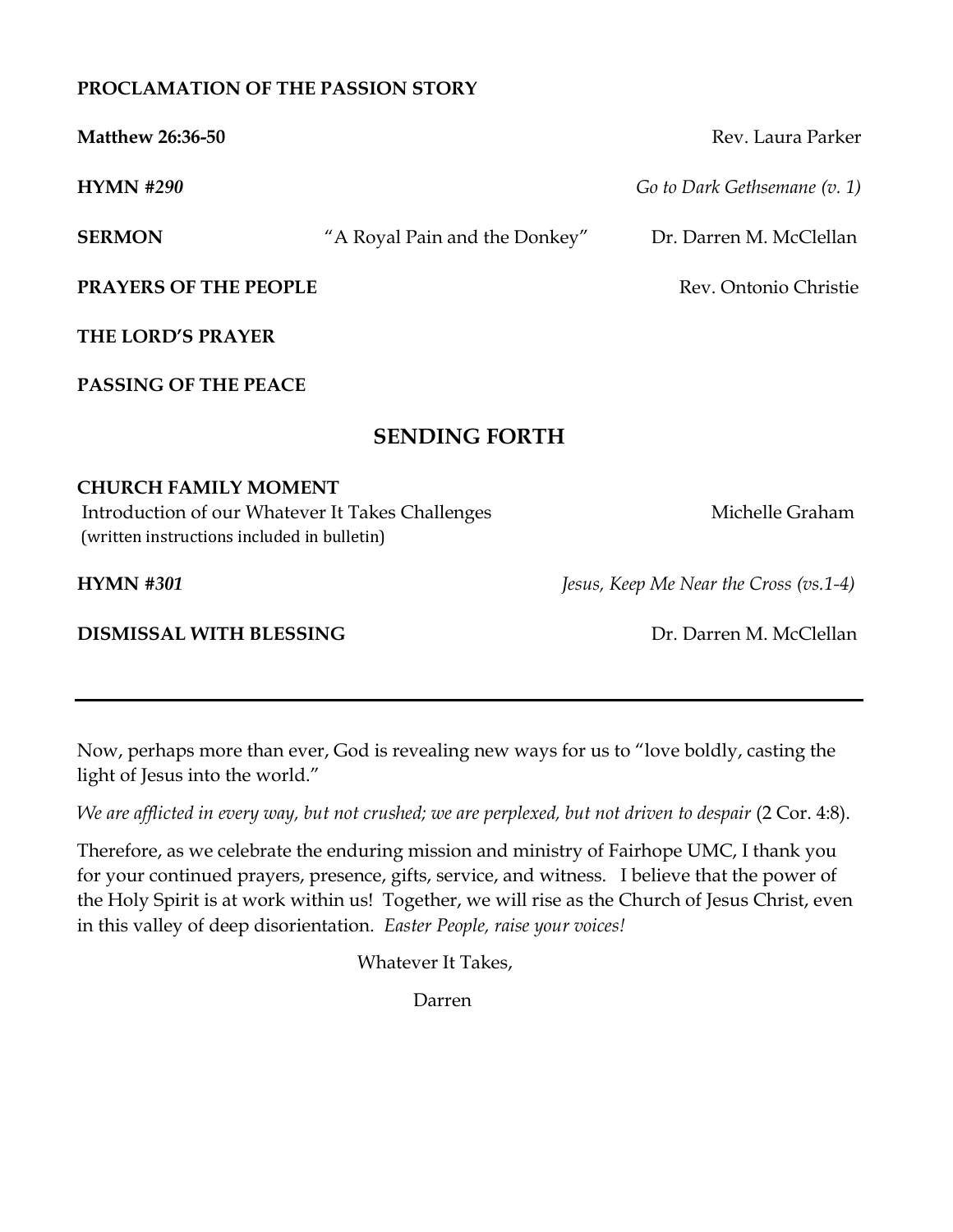#### **Here is a brief summary of our current stewardship:**

Offerings received through Feb. 2020 - \$376,420 ~ Expenses through Feb. 2020 - \$372,290 Offering Received on March 29 - \$32,390 (Online - \$11,685 ~ Mail/Personal delivery - \$20,705) Thank you so much for your continued support to Fairhope United Methodist Church.

> Jeff White Business Administrator

#### **Caring Ministries**

- Stephen Ministers are contacting our membership, over 700 family units, offering love and support.
- Church family has displayed an overwhelming response in partnering with local physicians to make hospital masks and gowns to provide protection for our medical personnel.
- Caring Ministries sent handwritten notes to over 168 of our members who live alone and who do not have internet access.
- Manna on Wheel (MOW) and Community Café are delivering over 50 meals each Friday to persons at their homes.
- Prayer Ministry is praying daily for the needs of our church, community, nation and world.

#### **Children's Ministries**

Last week, we mailed packets of Sunday School lessons to 266 children (ages 2 years - 6th grade). Since we're not able to be together right now, we wanted to be sure they received the lessons for Holy Week and Easter. We've received so many wonderful comments from parents along with pictures of their happy children. You can check out some of those smiling faces on the church's social media accounts.

In addition, Cokesbury has been gracious during these difficult times to allow us digital access to our Sunday School curriculum videos at no charge. The videos have been emailed to parents of our 3 year olds – 4th graders. These are usually shown during Children's Church. Thank you Cokesbury!

If your child has not received a packet and would like one or you'd like the videos emailed, contact [michelle.graham@fairhopeumc.org](mailto:michelle.graham@fairhopeumc.org)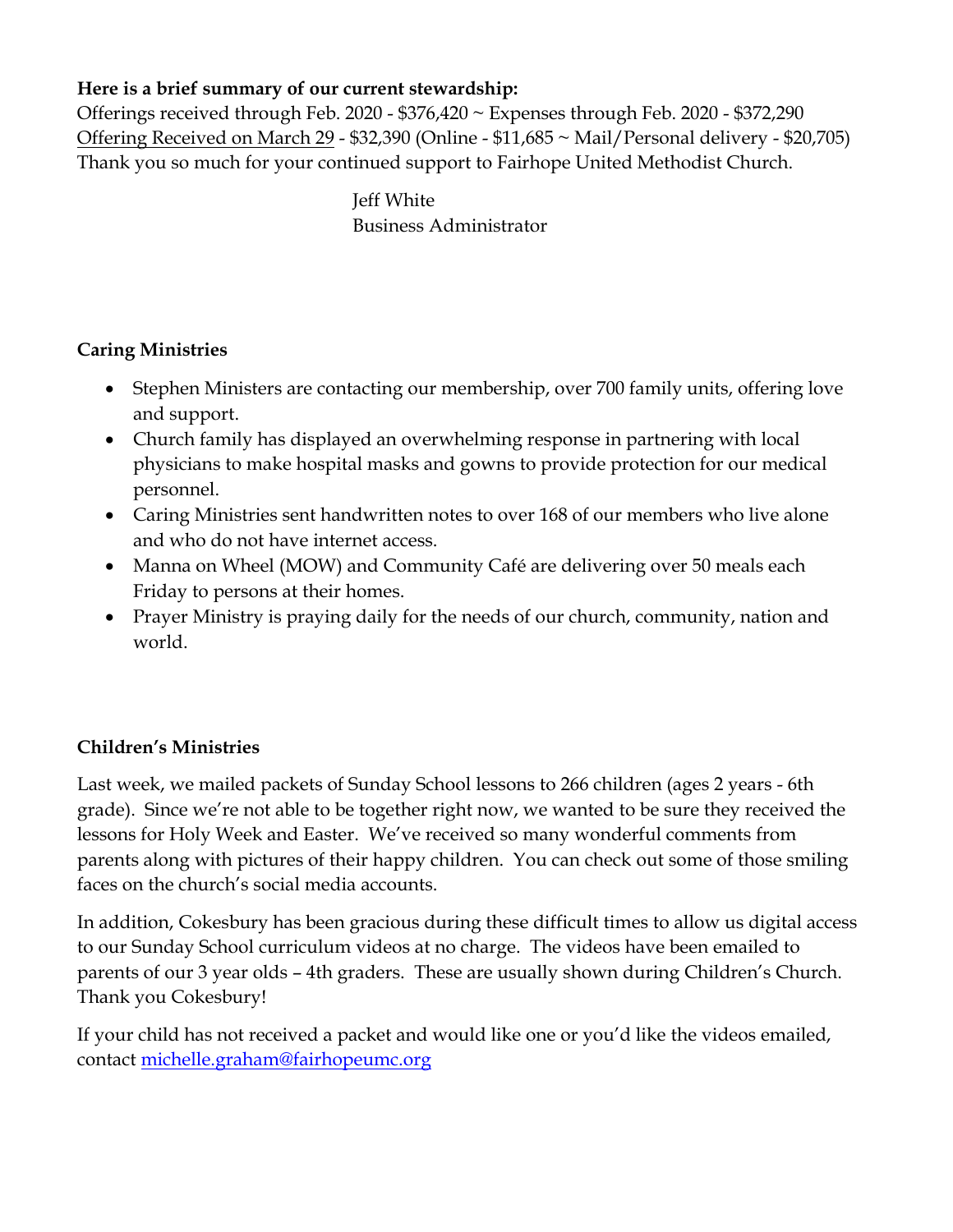#### **Student Ministry**

Student Ministry looks quite differently these days but we've not missed a beat in connecting with our 7-12 graders weekly. Thanks to all of our *Adult Small Group leaders* and their help in communication with our students we were able to adapt quickly and move our C-Groups to a virtual experience for every student who would like to participate. We realize life has changed drastically and schedules are free now. If you have a student in 7-12 grader that has not previously participated in C-Groups, please contact **Rachael**.waldhour@fairhopeumc.org as soon as possible. **It is never too late to join! We will continue our C-groups indefinitely.**

#### **How to Connect with Student Ministry:**

-Daily themes on social media including: devotions, reminders of upcoming ministry, Senior Saturday's @ more! Follow us on our Student Ministry snapchat, Facebook, instagram, text messaging & Tic-Tok

-Friday Night (LIVE) Game Night @ 8:00 pm (ZOOM) -Sunday Night VIDEO MESSAGE (VIMEO LINK) @ 7:00pm -Sunday Night Virtual C-Groups @ 7:30 (ZOOM) -Senior Saturday Celebrations (All Platforms for Social Media)

**Senior Saturday Celebrations** are a way for us to celebrate our Class of 2020 right now! While we do not know what the future holds, we know we want to celebrate our students and this important milestone in their lives right now! On Saturday's in April and May, you can view these posts about our seniors on Facebook and Instagram. You can enjoy the photos of our graduates, comment on every one so they can see read it and express your heartfelt messages. This group of students has had a HUGE impact on our student ministry program through the years in so many ways. We have been blessed by their leadership, participation in church and youth programs, love for others, and through serving on both local missions and beyond our community. We are forever grateful to the Fairhope UMC Senior Class of 2020 that has experienced more than their share of disappointing hurdles to graduate high school and we want to them to know just how special they are to us all!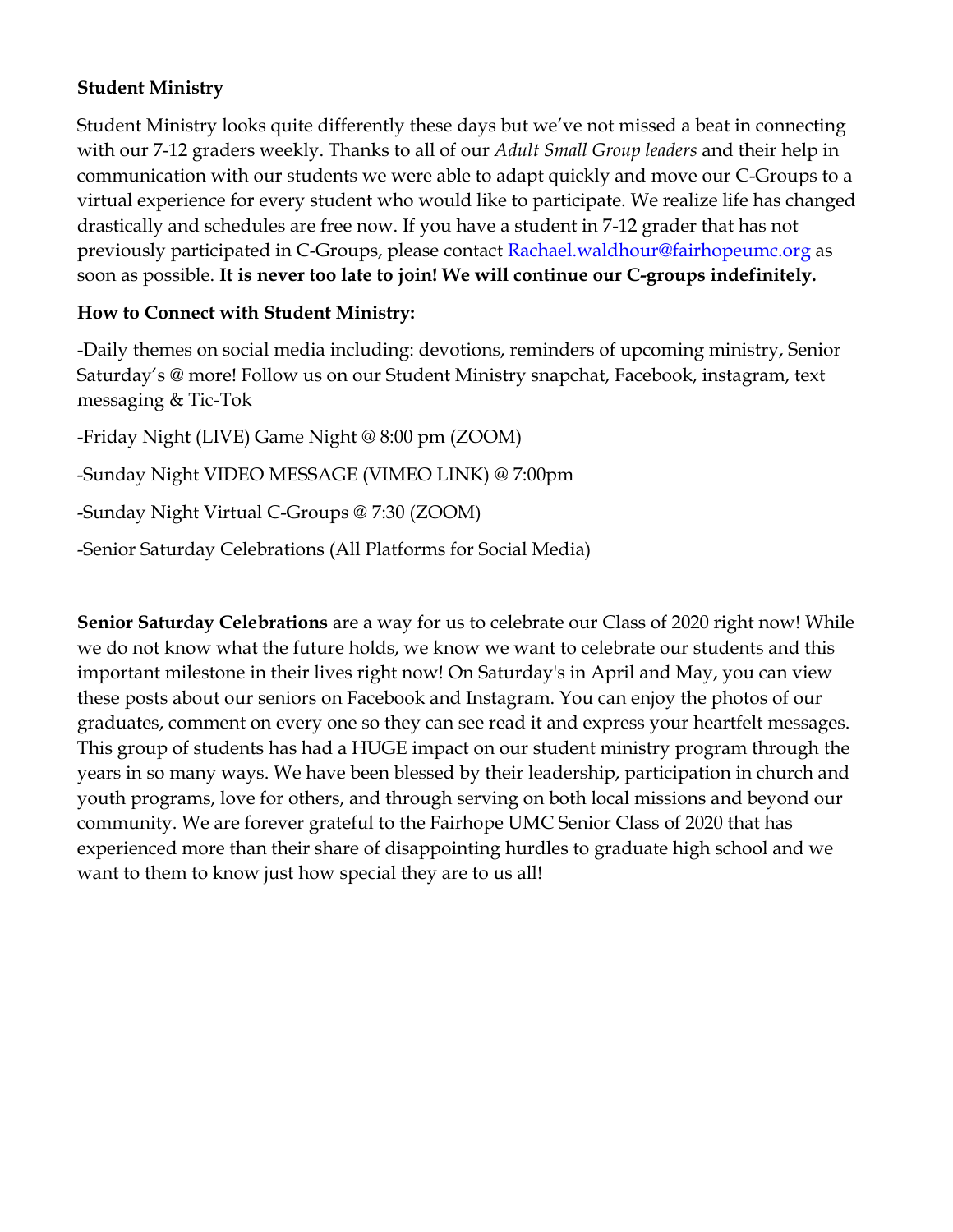# **HOW ARE WE SERVING?**

- **COMMUNITY CAFE'** Although we are not hosting our normal<br>Friday lunch, we continue to SERVE our Homebound & Community Friends. We are delivering over 60 meals each<br>week between Fairhope, Daphne & Silverhill.
- BALDWIN COUNTY EMA LUNCH-Fairhope UMC is organizing<br>meals to feed Baldwin County Emergency Management<br>Agency. We have partnered with local churches &<br>businesses to provide lunch during this difficult time as<br>EMA is hard
- MASK UMCOR CLEANING BUCKETS- We are in the process of gathering all of the masks from our cleaning buckets to give to the local hospitals. Thank you for filling these buckets in the past. They have proven to be used for needs.
- SNACK PACKS- We are in the process of collecting/<br>assembling snack packs. Many of our community friends have children at<br>home and are in need of snacks. We will also be sending snack packs to<br>the local hospitals. If you
- LOCAL OUTREACH- We are working with Baldwin County DHR & Baldwin<br>County Care House to meet the needs of local families. We have also<br>provided shelter to a few of our homeless friends during this time.

We are so GRATEFUL to our church family for your continued support to help<br>meet the needs of those in our community. If you or someone you know needs<br>assistance during this time, please let us know how we can help.<br>Please Much love to all, Jennifer Myrick, Director of Missions

Lord, hear our prayers!

**DAY PRAY** CHALLENGE

## **SEAIRHOPE**

#### *A Family Prayer Challenge*

#### *From Laura Parker, Rachael Waldhour & Michelle Graham*

These are unusual days for what it means to be the church together! The three of us are endeavoring to find creative ways for the church to continue to support your spiritual journey—Laura for adults, Michelle for children and Rachael for youth. We recognize as never before that "home" and "family" are still the places where the very best spiritual support and nurture can happen. We love to hear how you are encouraging each other in your spiritual journey on the home front and



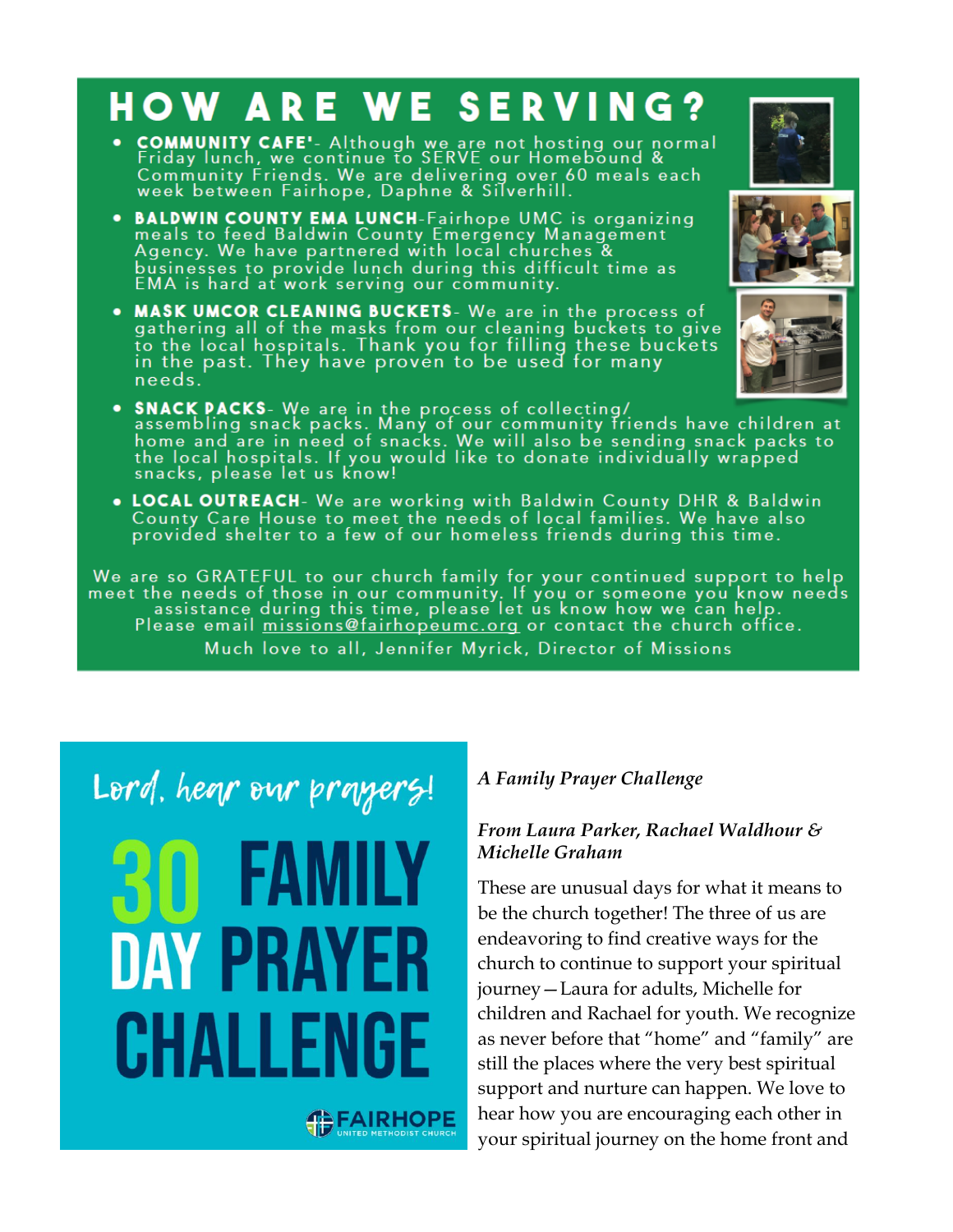were so pleased to hear the Dowden family share with us how they had come up with a COVID 19 prayer calendar for the month of April, highlighting a different need for prayer each day that they would include in their nightly prayer around the dinner table.

**[Download Calendar Here](https://fairhopeumc.us14.list-manage.com/track/click?u=044431ffe7948d7bda56eee38&id=93f1a6d993&e=29ffa4bca0)**

We thought you might use the calendar they created as a starting place for your family to pray together during this current health crisis, by either praying for these specific needs or using this as a guide to come up with your own family prayer list. This can be a way to think a little bit more specifically about who has been impacted by this global pandemic and make it personal for your family by lifting these specific groups in prayer as you pray before your evening meal each night, or include it in your bedtime prayers if that is part of your family's daily ritual. If your family has not established prayer rituals together, this could be a good time and a good way to start.

Every crisis has within it the opportunity to grow and change and stretch in every way. May this time of "social distancing" be an opportunity for your family to grow TOGETHER in new ways. What better way to grow than to learn what it means to pray very specifically together for the needs of our community and world?

Blessings to you in these days and please let us know any ways we can continue to support you in your spiritual journey!

Laura, Rachael and Michelle



#### *Book Club Info:*

#### *A Shout Out to All Readers from Rev. Laura Parker*

As many of you know, I host a summer book club every year where we read several secular books together and then meet periodically to discuss our reading. Some of you may have a little extra time during "social distancing" to pick up a book and let it take you to another world, another place another time. I believe all reading stretches us and challenges us and also entertains and distracts us! Sometimes that can be a good thing.

You will find the picks for this year in the graphic. The

theme this year has to do with "home." What constitutes home? Is it a country, is it a house, is it the land, is it people? What does it mean to leave your home or to find a new home?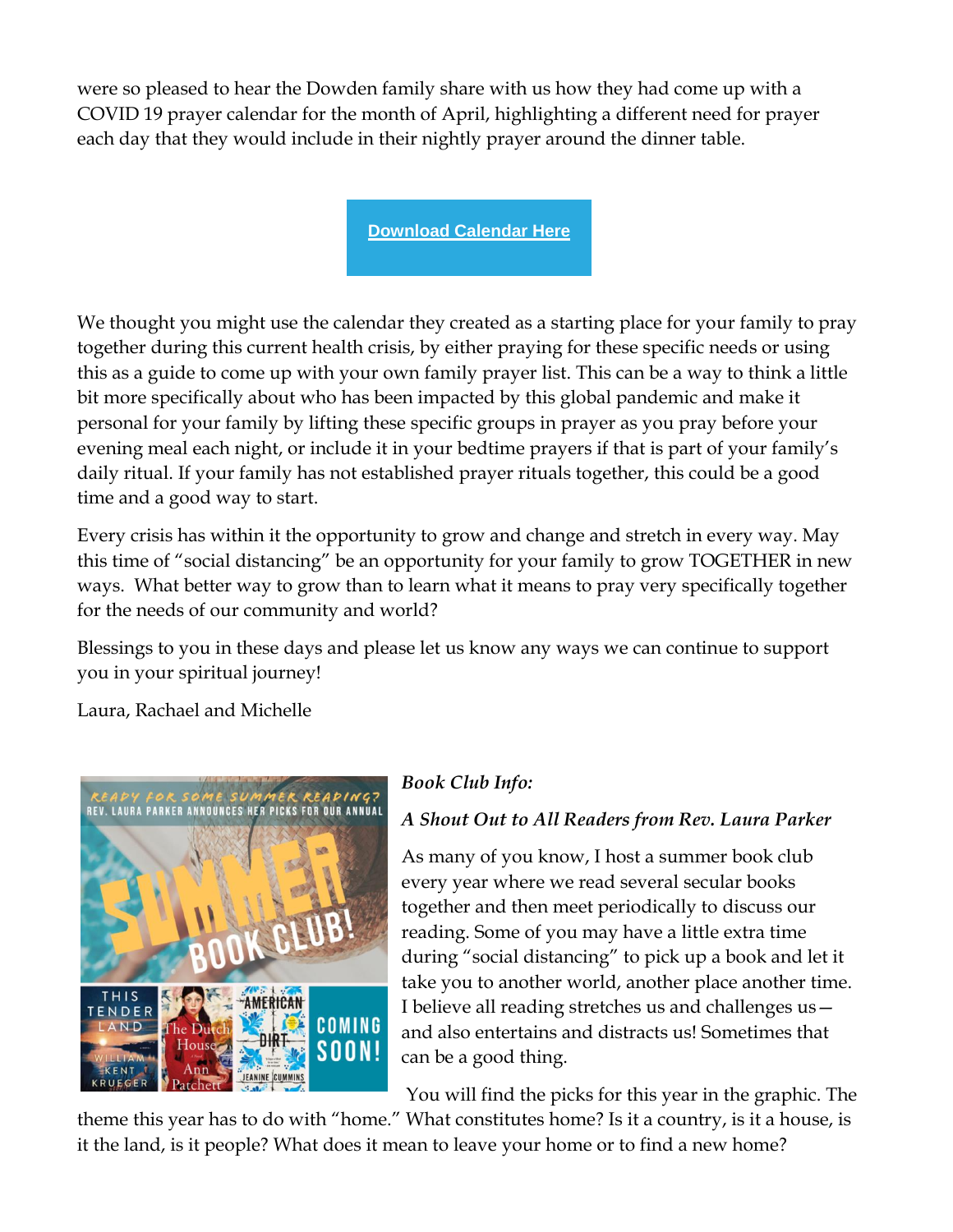All of the books are readily available on Kindle, so no need to leave your house if you are an e-reader. *This Tender Land* and *The Dutch House* are both available through Amazon with Prime delivery. *American Dirt* is backordered on Amazon until late April. Page and Palette has a couple copies each of *The Dutch House* and *American Dirt* for purchase and pick-up curbside and they can order all three.

I haven't chosen dates or the order in which we will read these books, but will do so whenever we see our way forward to start putting things on the calendar again!

Blessings to all of you during this very odd time in the life of our church and community.

Happy reading!! Laura

#### **Whatever It Takes Challenge – Instructions for Week of April 5th**

*This week our church family is challenged to display our support and appreciation for the healthcare workers who are on the frontlines of COVID-19.*



Using things you already have at home have each person in your household make a red heart. It can be simple or decorated, big or small. If you can't do a red heart – any color will do! Write the names of people you know and love who work in healthcare then say a prayer thanking God for these heroes and ask Him to protect them and their families and to sustain them during the long hours they are working.

Afterwards, hang your hearts on your front door or a streetfacing window.

*Coleman, William and Annie, children of Mary Kate & Gavin O'Connell*

Another option is to place a red ribbon around a tree in your front yard. As you tie your ribbon say a prayer.

When you're done, take a picture of your hearts/red ribbons – be sure to include yourself and family in the picture!

Then …

- If you are on Facebook, Instagram and/or Twitter, post your pictures and include **#fairhopeumcwhateverittakes**. For Instagram users, also tag @fairhopeumc in your post! When you search the above # and @, you will be able to see all posts that have those included in them.